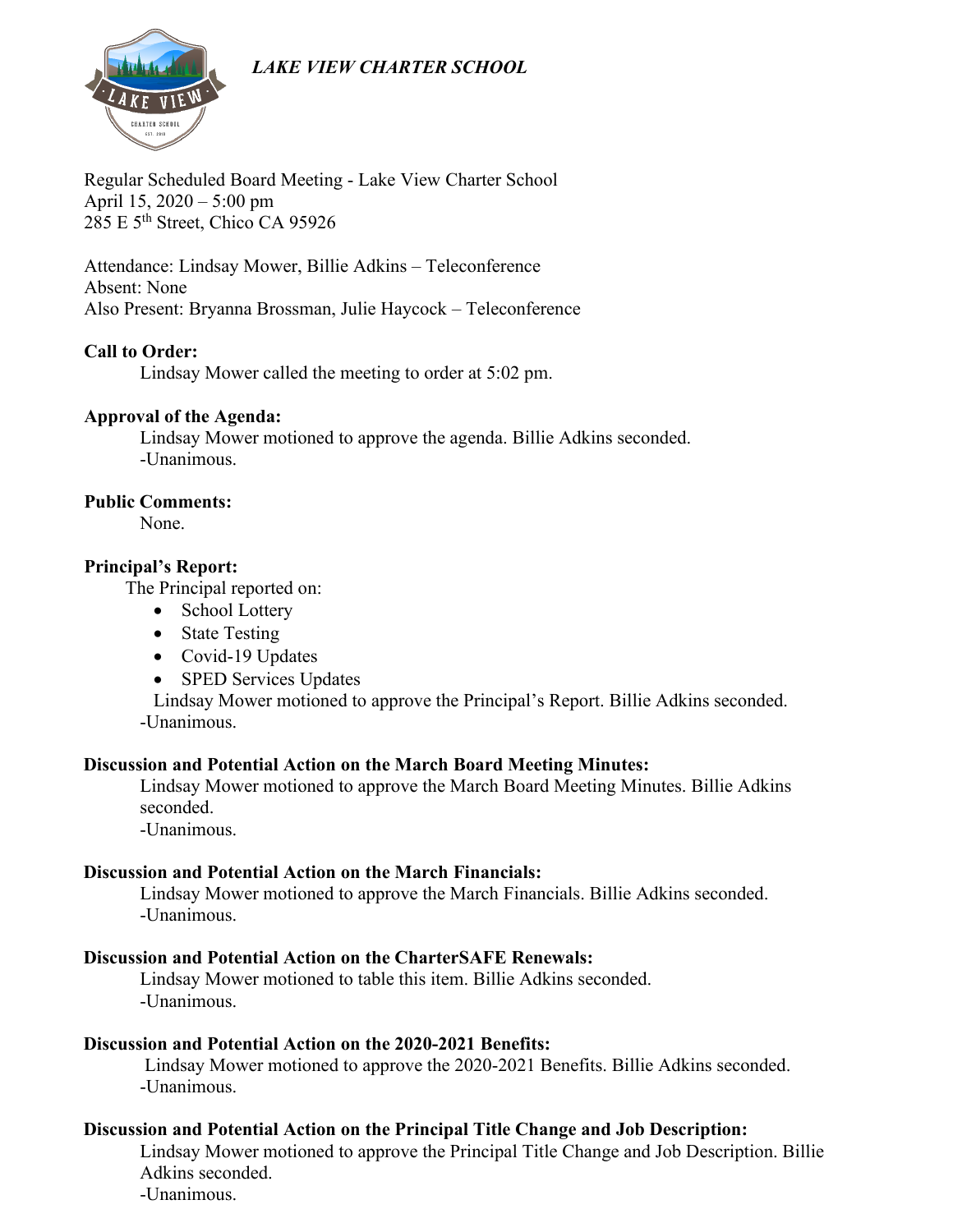

#### **Discussion and Potential Action on the Board Resolution Regarding Executive Director Authority 2020 – 4:**

Lindsay Mower motioned to approve the Board Resolution Regarding Executive Director Authority 2020 – 4. Billie Adkins seconded. -Unanimous.

# **Discussion and Potential Action on the Executive Director Evaluation Timeline and Document – Ideal Team Player:**

Lindsay Mower motioned to approve the Executive Director Evaluation Timeline and Document – Ideal Team Player. Billie Adkins seconded. -Unanimous.

#### **Discussion and Potential Action on the Teacher Salary Schedules:**

Lindsay Mower motioned to approve the Teacher Salary Schedules. Billie Adkins seconded. -Unanimous.

#### **Discussion and Potential Action on the Certificated Support Team Salary Schedule:**

Lindsay Mower motioned to approve the Certificated Support Team Salary Schedule. Billie Adkins seconded.

-Unanimous.

#### **Discussion and Potential Action on the Regional Coordinator Salary Schedule:**

Lindsay Mower motioned to approve the Regional Coordinator Salary Schedule. Billie Adkins seconded.

-Unanimous.

#### **Discussion and Potential Action on the Counselor Salary Schedule:**

Lindsay Mower motioned to approve the Counselor Salary Schedule. Billie Adkins seconded. -Unanimous.

#### **Discussion and Potential Action on the Field Trip Policy:**

Lindsay Mower motioned to table this item. Billie Adkins seconded. -Unanimous.

# **Discussion and Potential Action on the Educational Vendor Policies and Procedures:**

Lindsay Mower motioned to table this item. Billie Adkins seconded. -Unanimous.

# **Discussion and Potential Action on the Withdrawal Policy:**

Lindsay Mower motioned to approve the Withdrawal Policy. Billie Adkins seconded. -Unanimous.

# **Discussion and Potential Action on the FERPA Directory Policy and Opt-Out Notice Policy:**

Lindsay Mower motioned to approve the FERPA Directory Policy and Opt-Out Notice Policy. Billie Adkins seconded.

-Unanimous.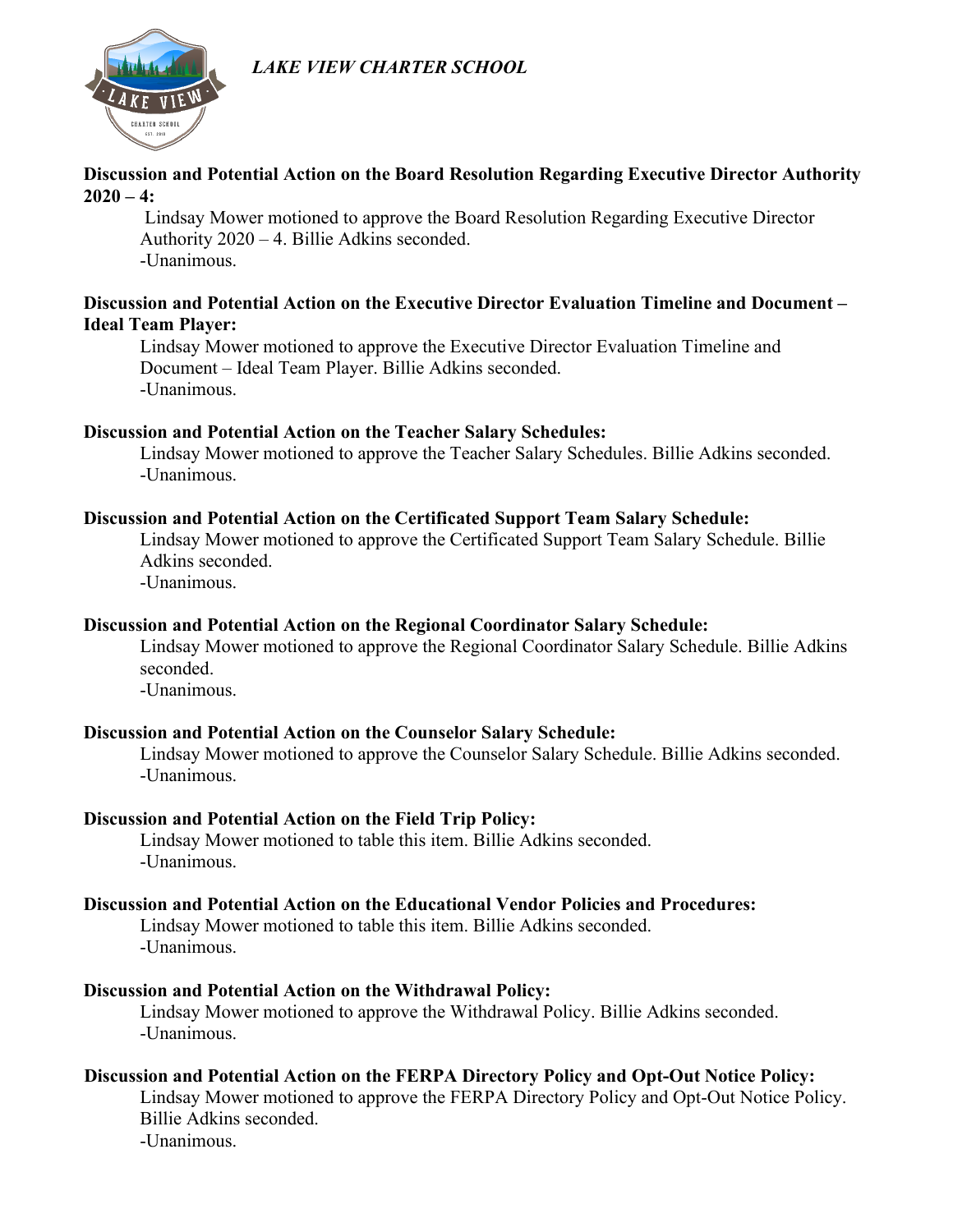

#### **Discussion and Potential Action on Education Records and Student Information Policy:**

Lindsay Mower motioned to approve the Education Records and Student Information Policy. Billie Adkins seconded.

-Unanimous.

#### **Discussion and Potential Action on Immigration Enforcement Policy:**

Lindsay Mower motioned to approve the Immigration Enforcement Policy. Billie Adkins seconded.

-Unanimous.

#### **Discussion and Potential Action on Immigration Enforcement Policy Related to the Deportation of Family Members:**

Lindsay Mower motioned to approve the Immigration Enforcement Policy Related to the Deportation of Family Members. Billie Adkins seconded. -Unanimous.

#### **Discussion and Potential Action on Policy Confirming No Funds or Thing of Value to Students, Parents or Guardians:**

Lindsay Mower motioned to approve the Policy Confirming No Funds or Thing of Value to Students, Parents or Guardians. Billie Adkins seconded. -Unanimous.

# **Discussion and Potential Action on Policy Re Inconsistent, Incompatible or Conflicting Employment, Activity or Enterprise by School Personnel:**

Lindsay Mower motioned to approve the Policy Re Inconsistent, Incompatible or Conflicting Employment, Activity or Enterprise by School Personnel. Billie Adkins seconded. -Unanimous.

# **Discussion and Potential Action on Anti-Nepotism Policy:**

Lindsay Mower motioned to approve the Anti-Nepotism Policy. Billie Adkins seconded. -Unanimous.

# **Discussion and Potential Action on the Board Resolution – High School Graduation Requirements 2020 – 5:**

Lindsay Mower motioned to approve the Board Resolution – High School Graduation Requirements 2020 – 5. Billie Adkins seconded. -Unanimous.

# **Discussion and Potential Action on Board Meeting Stipend:**

Lindsay Mower motioned to table this item. Billie Adkins seconded. -Unanimous.

# **Discussion and Potential Action on the SELPA Representative 2020 – 6:**

Lindsay Mower motioned to approve the SELPA Representative 2020 – 6. Billie Adkins seconded.

-Unanimous.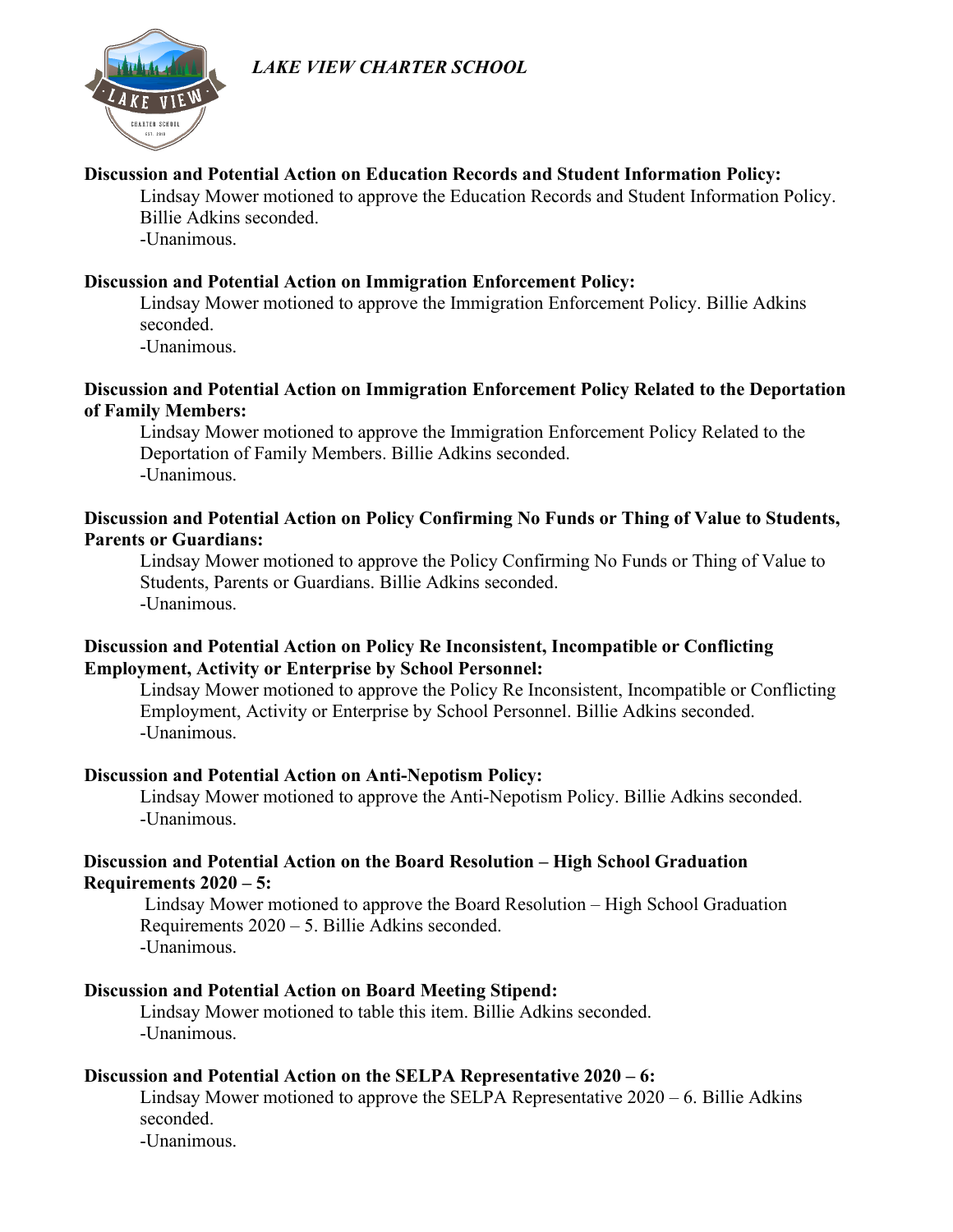

# **Announcement of Next Regular Scheduled Board Meeting:**

The Next Regular Scheduled Board Meeting is May 20, 2020.

# **Adjournment:**

Lindsay Mower motioned to adjourn the meeting at 6:43 pm. Billie Adkins seconded. -Unanimous.

Prepared by: Bryanna Brossman

Noted by:

R)= —ౌణి [Billie Adkins \(May 28, 2020 19:59 PDT\)](https://na2.documents.adobe.com/verifier?tx=CBJCHBCAABAAlmiYy1j2yfss-cKeMBAJ0OA6ULIlyCCT)

Board Secretary